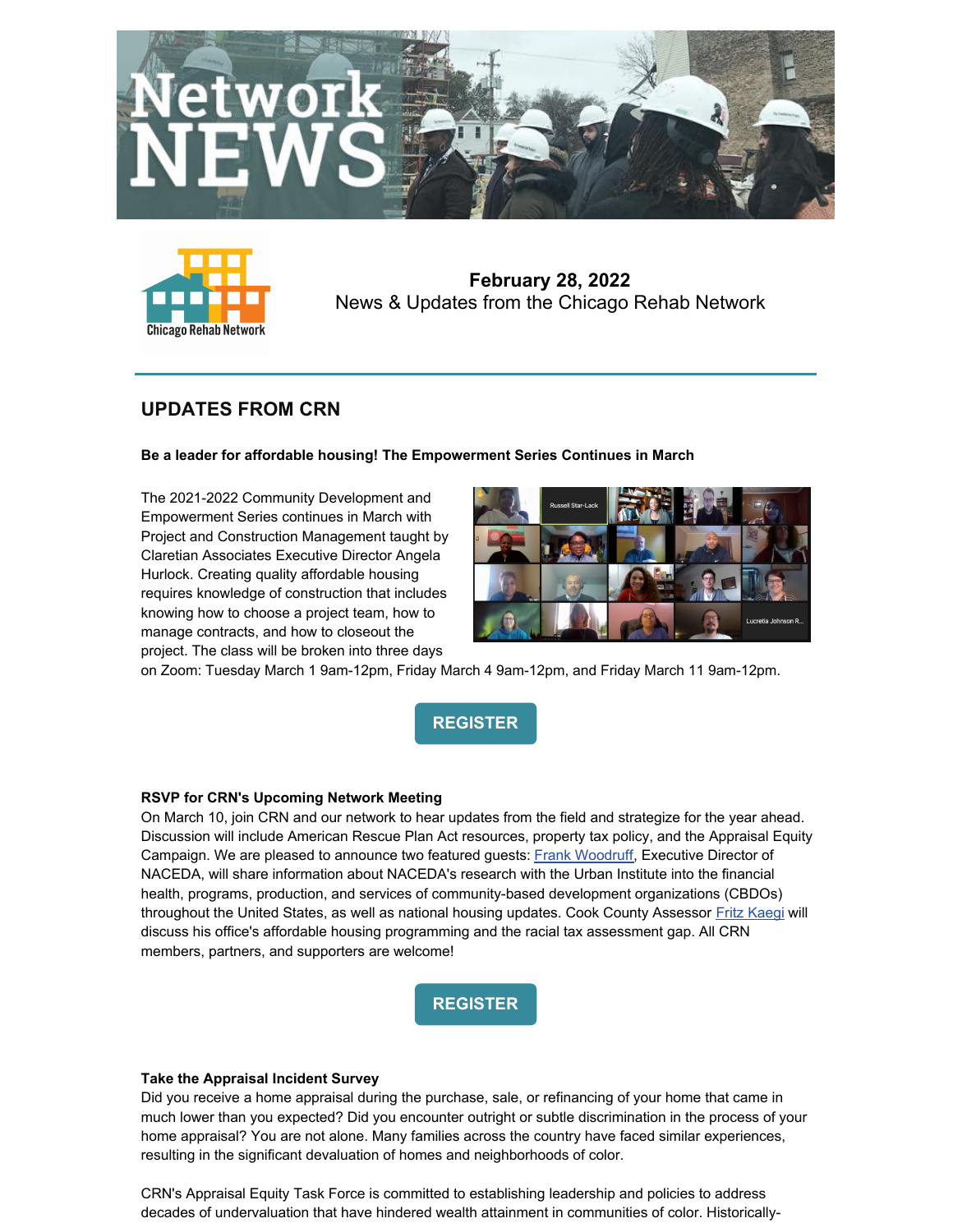redlined communities in Chicago have been systemically denied access to insurance, fair financing, and banking services which, in concert with biased appraisals, have resulted in a loss of household and community wealth and spending power. Our work is addressing improvements to protect consumers, reform of the appraisal system, and reparations for impacted [neighborhoods](https://www.chicagorehab.org/advocacy/appraisal-equity-campaign) and residents. Learn more and take the survey.

#### **Take a Trip Down Memory Lane with CRN**

As we gear up to celebrate our 45th anniversary this year, we'll be taking you back in time with us as we look back at CRN publications through the years. First up is a newsletter from July 1981 that covers topics like displacement in Wicker Park and Reaganomics--and reminds us that over 40 years later, we're still dealing with many of the same issues. [Take](https://www.chicagorehab.org/content/cms/documents/newsletter_july_1981.pdf) a look!



## **NEWS & RESOURCES**

#### **Homeowner Assistance Fund**

Applications for ILHAF will be accepted beginning in April 2022. Program information and updates can be found at [illinoishousinghelp.org](https://r20.rs6.net/tn.jsp?f=001VjOxPEQRXkRVPNzeJDn8bPxV92vydqCKDGUDfltSvDLW6f6WAdK6ta0cPWEFRDkdDt0sSu9jJAomgC72zLSq3xba8zQQVuA6yArdUiW_fisVxTjH0ZcKUhHLuDE-hlhuRqBtBhLmJWoVpPLMBiVvHYf49LK5dWZ1&c=Ox5Iq8I90Zg7mqysrgYrY9-OmMWg1e2vL3pKtzcfPzAf-51I97MwRA==&ch=NHVrsOQobCr1G_FHABxk1iMyDTW4YUK9_IcCtTnrz54YukuygtwFMw==). Prior to being eligible to apply in April, potential applicants must demonstrate they have either communicated with their mortgage provider about their inability to pay or sought counseling with a HUD-approved counseling organization. The U.S. Department of the Treasury views this assistance to be used as a "last resort." Interested homeowners are strongly encouraged attend an information session to learn what you need to do to be ready to apply. The information sessions will be offered in English and Spanish. Learn more and register for an [information](https://www.illinoishousinghelp.org/ilhaf) session.

#### **DPD Vacant Lots Survey**

The Chicago Department of Planning and Development has created a survey to gather information from community stakeholders about the approximately 10,000 vacant lots that the City of Chicago owns. Survey questions will explore your awareness and perceptions of vacant City lots in your neighborhood, and also how the lots are made available for private buyers to purchase. The survey should take less than 10 minutes to complete. Responses to this survey do not affect consideration of any future application or offer to purchase City-owned vacant lots. DPD is providing stipends to participants of focus groups that will convene this spring to discuss vacant City lots. If you are interested in participating in a focus group, please provide your contact information at the end of the survey. DPD or its project partner, MUSE Community + Design, will follow up with you to coordinate participation. Take the [survey.](https://www.surveymonkey.com/r/VacantLots?fbclid=IwAR02cXsQcpwQEBV__P9ifdqYYPkyDC8IRPDyQMNR8eMYvGYdSYM5Ms0FwZc)

#### *Legally Stolen***: Episode 3 from the National Public Housing Museum**

Legally Stolen is a 3-episode podcast produced by the National Public Housing Museum and Artist as Instigator Tonika Lewis Johnson as part of her project, Inequity for Sale, a virtual and physical exploration of homes sold on Land Sale Contracts in the 50s and 60s. Episode Three focuses on Chicago's fight for fair housing and racial justice, including redress for legalized theft from Black people and



communities impacted by predatory real estate practices. Featured guests include lead researcher of the Plunder of Black Wealth in Chicago report Amber Hendley, housing activist Athena Williams, author of Family Properties Beryl Satter, and author of The Color of Law Richard Rothstein. Listen or read the transcript [here](https://www.nphm.org/inequity-for-sale?mc_cid=2c9f781995&mc_eid=86bebeccb1).

### **MEMBER SPOTLIGHT**

RSVP for **POAH's [roundtable](https://events.r20.constantcontact.com/register/eventReg?oeidk=a07ej1h2hr3482d06ba&oseq=&c=&ch=) discussion** sponsored by CRN:

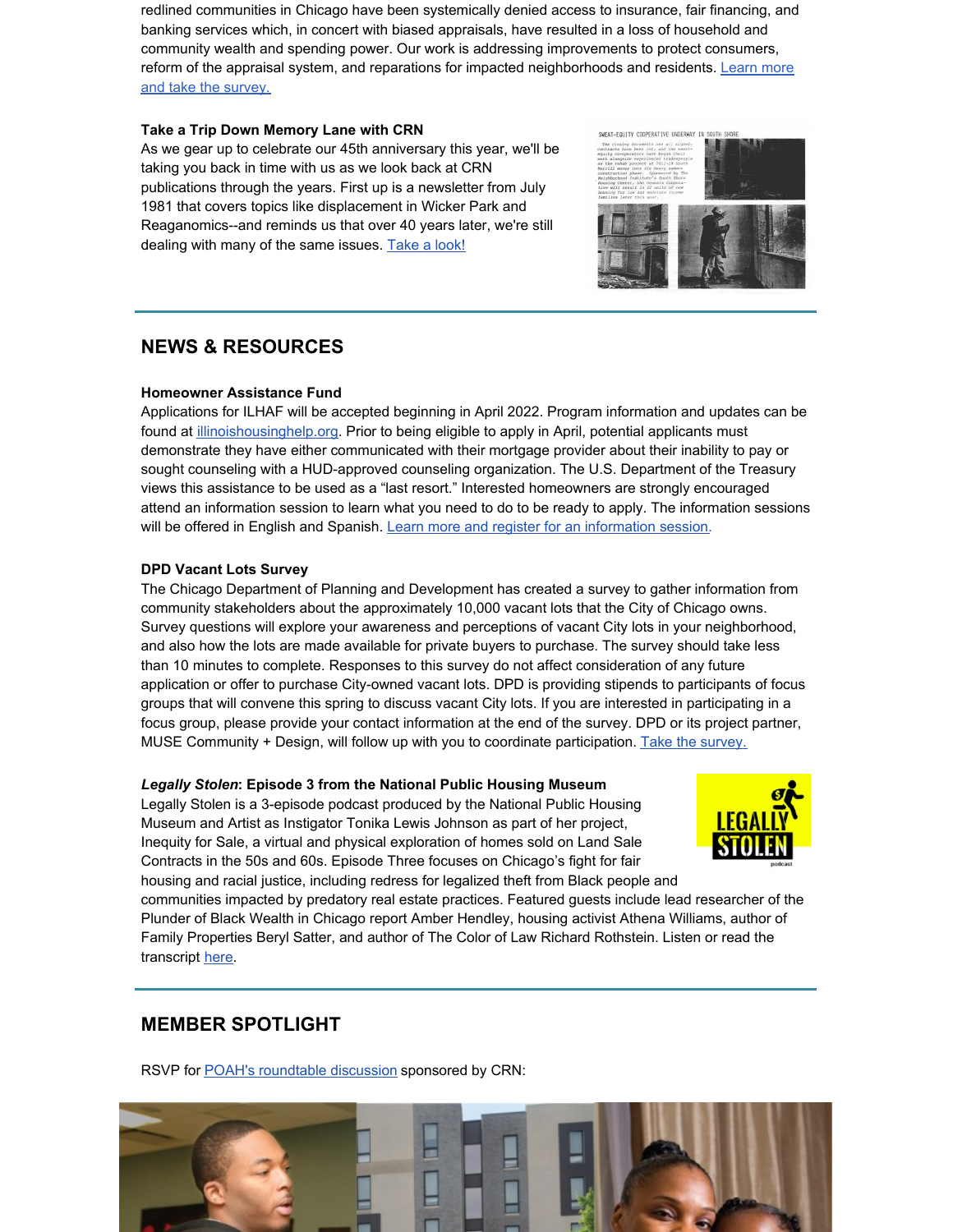**POAH Invites You to a Roundtable Discussion** with Community Leaders



# **From the Ground Up: A Decade of Community-Informed Development in Woodlawn**

**March 3, 2022**  $1:30 - 3:00$  pm cst

**Online Webinar** and Roundtable

# **Available by Zoom,** Facebook, & CANTV

Join us to hear the results of research focused on a decade of public and private investment fueled by the federal Choice Neighborhoods Initiative - and how that experience may inform future comprehensive community redevelopment.

**Click here to register and/or to** receive report (after the session).









Want to be featured in our newsletter? If your organization is a CRN member and you have an event, announcement, or resource to share, let us know!